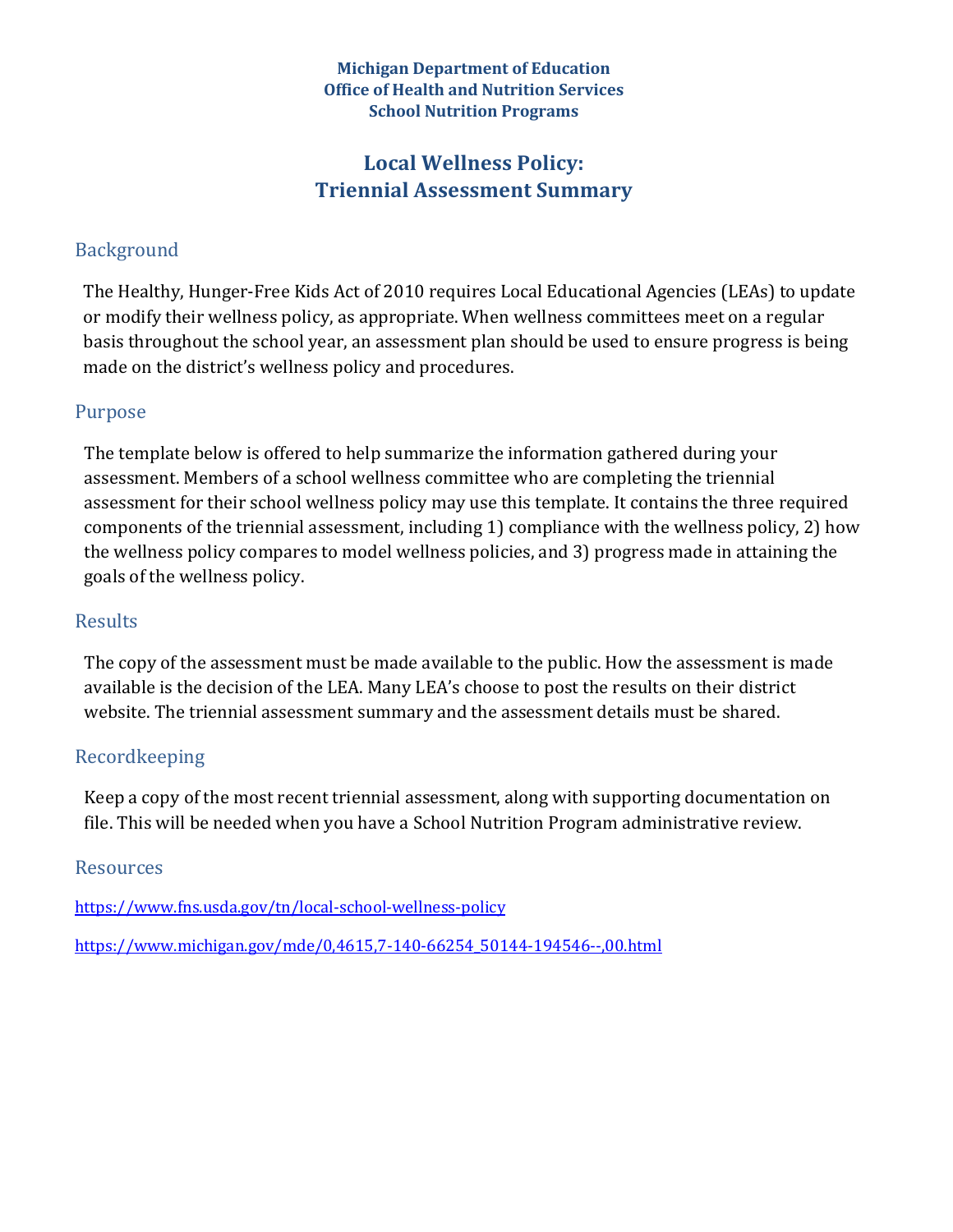### **Section 1: General Information**

 $School(s)$  included in the assessment:

Jenkins Early Childhood Learning Center, Dexter Early Education Complex, Wylie Elementary, Creekside Intermediate, Mill Creek Middle School, Dexter High School.

Month and year of current assessment: June 2021

Date of last Local Wellness Policy revision: August 2018

Website address for the wellness policy and/or information on how the public can access a copy:

 https://go.boarddocs.com/mi/dext/Board.nsf/Public#

### **Section 2: Wellness Committee Information**

How often does your school wellness committee meet? Throughout the year as needed

School Wellness Leader:

| Name                  | Job Title                                              | Email Address               |
|-----------------------|--------------------------------------------------------|-----------------------------|
| <b>Brett Pedersen</b> | <b>Assistant Principal Mill Creek</b><br>Middle School | pedersenb@dekterschools.org |

School Wellness Committee Members:

| Name              | Job Title                           | <b>Email Address</b>        |
|-------------------|-------------------------------------|-----------------------------|
| Jennifer Mattison | Food & Nutrition Director           | mattisonj@dexterschools.org |
| Roxanne Maze      | Food & Nutrition Assistant Director | mazer@dexterschools.org     |
| Rachel Piersol    | District School Nurse/Parent        | piersolr@dexterschools.org  |
| Patrick Glynn     | PE Teacher                          | glynnp@dexterschools.org    |
|                   |                                     |                             |
|                   |                                     |                             |
|                   |                                     |                             |
|                   |                                     |                             |
|                   |                                     |                             |
|                   |                                     |                             |
|                   |                                     |                             |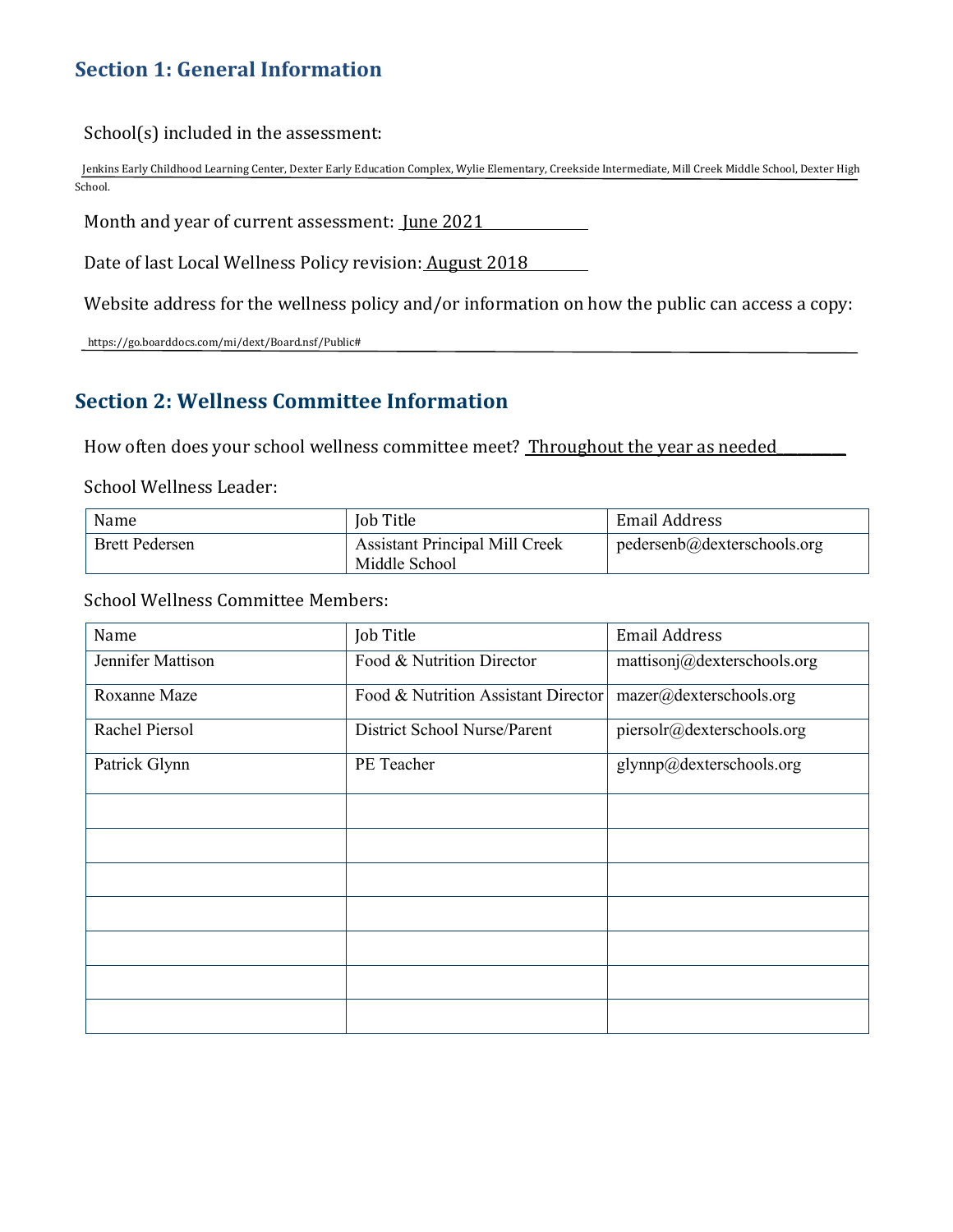### **Section 3. Comparison to Model School Wellness Policies**

Indicate the model policy language used for comparison:

- $\Box$  X Michigan State Board of Education Model Local School Wellness Policy
- $\Box$  Alliance for a Healthier Generation: Model Policy
- $\Box$  WellSAT 3.0 example policy language

Describe how your wellness policy compares to model wellness policies.

 $\vert$ Our policy is based on the NEOLA format for the Local Wellness Policy. When compared to the Michigan State Board of Education Model Local School Wellness Policy there are many correlations. All of the goals in the Dexter policy are reflective of the spirit of sample goals listed in the MDE Model Policy, in fact some of the goals are verbatim.

The MDE Model Policy has a large number of goals as samples that offer a broad offering for schools to select from that might meet their needs. The Wellness Policy of the Dexter Community Schools District is more selective in the goals identified. This was done intentionally to identify targets that could be attained with the specific student population that is served.

 $\Delta$  Dexter Community Schools looks to continue to gain on the excellent work that was done in identifying goals in the first round of Wellness Policy and build upon that for the future.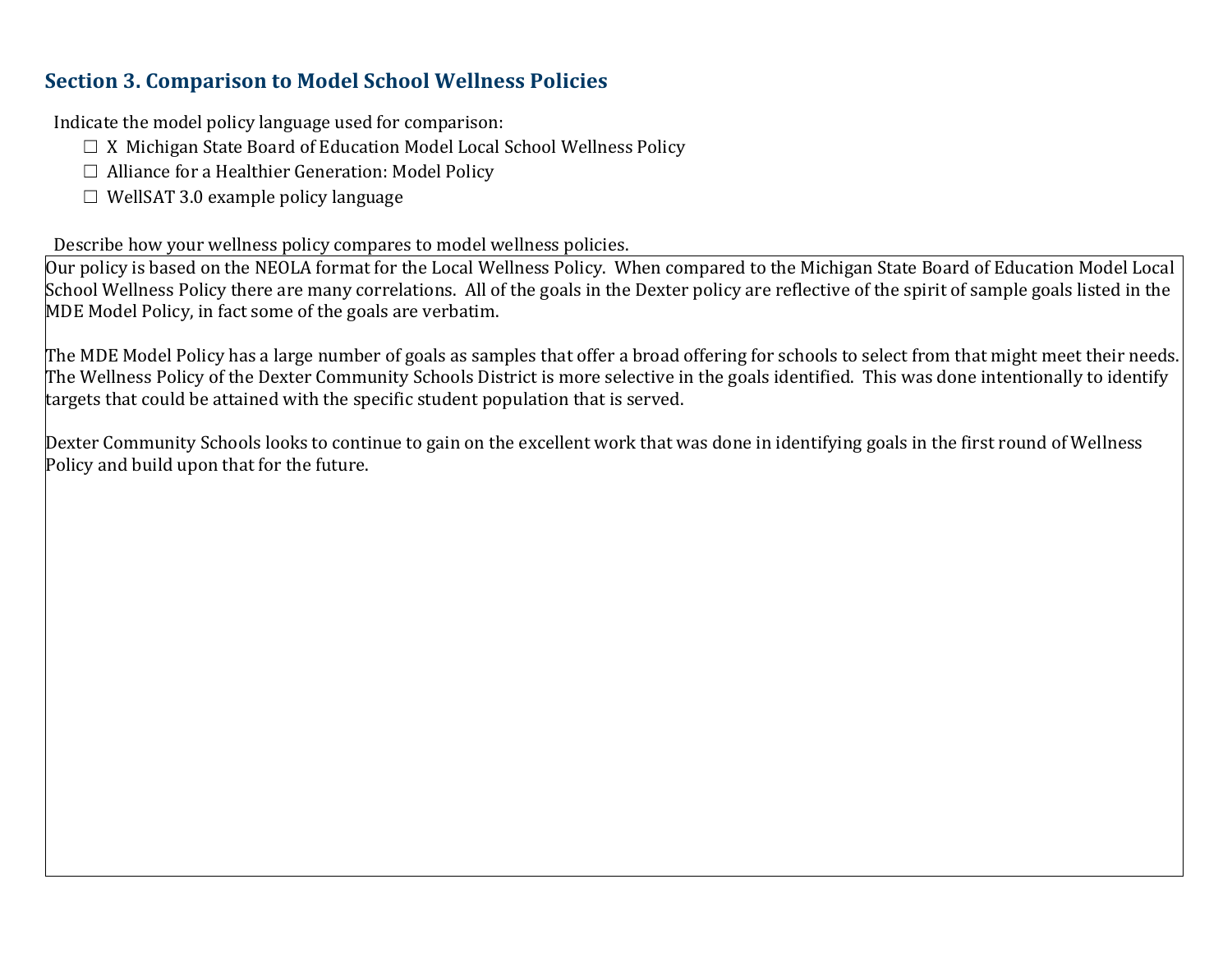### **Section 4. Compliance with the Wellness Policy and progress towards goals**

At a minimum, local wellness policies are required to include:

- $\bullet$  Specific goals for:
	- $\circ$  Nutrition promotion and education
	- $\circ$  Physical activity
	- $\circ$  Other school based activities that promote student wellness.
- Standards and nutrition guidelines for all foods and beverages sold to students on the school campus during the school day that are consistent with Federal regulations for school meal nutrition standards, and the Smart Snacks in School nutrition standards.
- Standards for all foods and beverages provided, but not sold, to students during the school day (e.g., in classroom parties, classroom snacks brought by parents, or other foods given as incentives).
- Policies for food and beverage marketing that allow marketing and advertising of only those foods and beverages that meet the Smart Snacks in School nutrition standards.
- Description of public involvement, public updates, policy leadership, and evaluation plan.

Using the table below to indicate the progress made with each goal included in the Wellness Policy. The table may be used for each school separately or the district as a whole.

**Tip:** When developing a wellness plan, ensure activities are meeting goals by developing SMART objectives:

- **Specific:** Identify the exact area to improve.
- Measurable: Quantify the progress.
- **Attainable:** Determine what is achievable.
- **Realistic:** Consider resources and determine what can reasonably be accomplished.
- **Time bound:** Identify deadlines for goals and related tactics.

The Centers for Disease Control and Prevention (CDC) has tips for developing **SMART** objectives.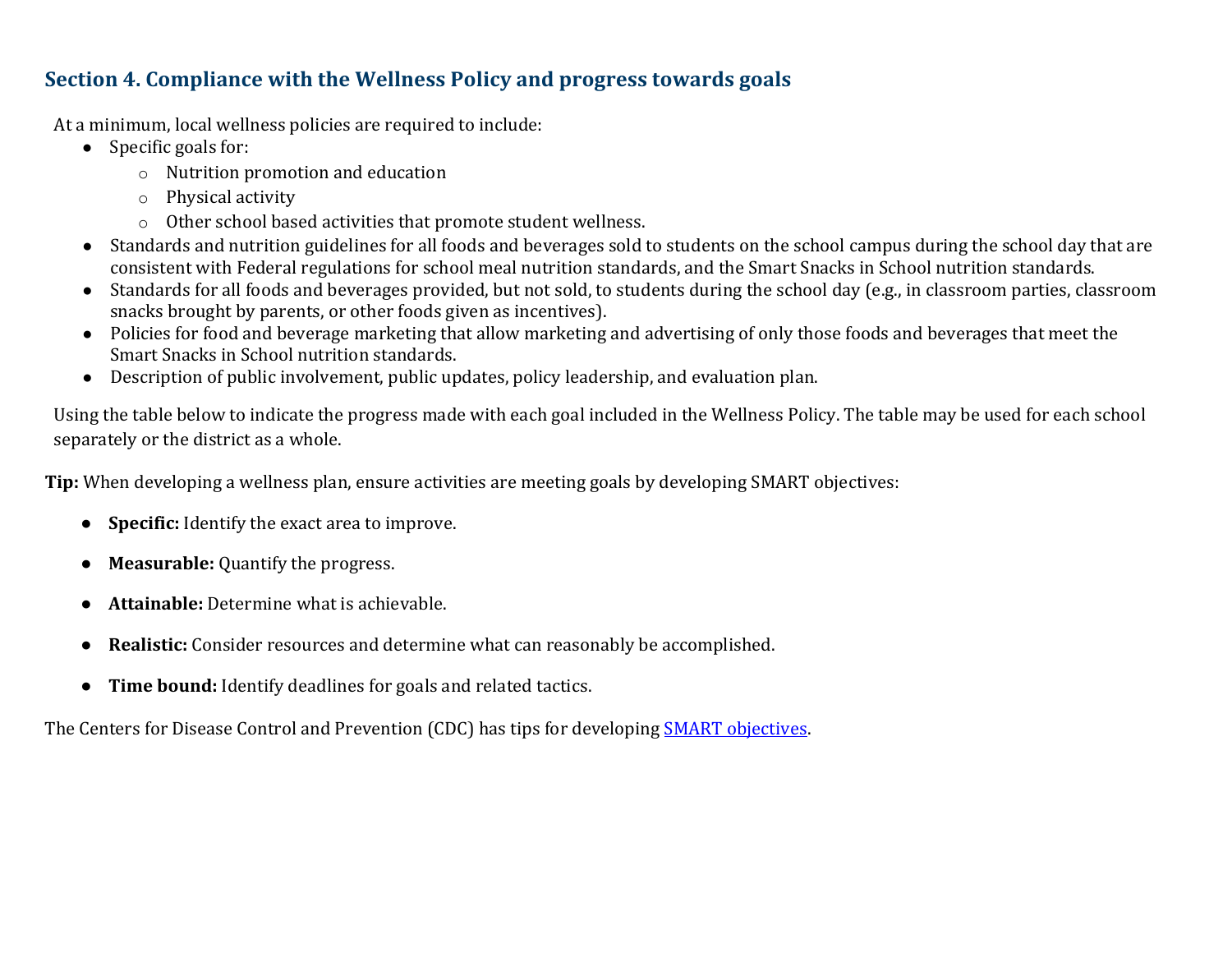## **Michigan Department of Education** Local Wellness Policy Assessment Plan

School Name: Washtenaw Intermediate School District\_\_\_\_\_\_\_\_\_\_\_\_\_\_\_\_\_\_\_\_\_\_\_\_\_\_\_\_\_\_\_\_\_\_Date: June 3, 2021 \_\_\_\_\_\_\_\_\_\_\_\_\_\_\_\_\_\_\_\_\_\_\_\_\_\_\_\_\_\_

# Nutrition Promotion and Education Goal(s):

| Goal<br>What do we want to<br>accomplish?<br>Example:<br>Food and beverages<br>will not be used as a                                                                                                                          | <b>Action Steps</b><br>What activities need to happen?<br>Provide teachers with list of<br>a)<br>non-food reward examples.<br>b) Discuss changes at back-to-                                                                                                                                                                          | <b>Timeline</b><br>Start dates<br>Before the<br>beginning<br>of next | <b>Measurement</b><br>How is progress<br>measured?<br>Verbal check-ins<br>$\overline{\phantom{m}}$<br>with staff to ensure<br>compliance.                                                                                 | Lead<br>Person<br>Principal                       | <b>Stakeholders</b><br>Who will be involved<br>and/or impacted?<br>Teachers, staff,<br>students | Complete?<br>Yes                                                                                                                                              |
|-------------------------------------------------------------------------------------------------------------------------------------------------------------------------------------------------------------------------------|---------------------------------------------------------------------------------------------------------------------------------------------------------------------------------------------------------------------------------------------------------------------------------------------------------------------------------------|----------------------------------------------------------------------|---------------------------------------------------------------------------------------------------------------------------------------------------------------------------------------------------------------------------|---------------------------------------------------|-------------------------------------------------------------------------------------------------|---------------------------------------------------------------------------------------------------------------------------------------------------------------|
| reward for students.                                                                                                                                                                                                          | school staff training.<br>Follow-up mid-year to discuss<br>$\mathbf{c}$<br>challenges and determine<br>additional communication<br>needed.                                                                                                                                                                                            | school<br>year.                                                      | Teacher survey at<br>end of school year.                                                                                                                                                                                  |                                                   |                                                                                                 |                                                                                                                                                               |
| Nutrition education<br>shall include enjoyable,<br>developmentally<br>appropriate and<br>culturally relevant<br>participatory activities,<br>such as contests,<br>promotions, taste<br>testing, and others.                   | -Cafeteria taste tastes with opportunities-Ongoing<br>for student feedback<br>-Extracurricular activities to reference<br>nutrition education whenever possible<br>Classes utilize nutrition education<br>opportunities as appropriate<br>-Nutrition Education opportunities sent<br>home periodically as applicable                  |                                                                      | -Periodic menu review<br>-Periodic internal review                                                                                                                                                                        | F&N<br>Director,<br>F&N<br>Assistant<br>Director, | Students, Parents,<br>Teachers, F&N staff,<br>F&N Administration                                | Yes,<br>continuing to<br>evolve                                                                                                                               |
| Nutrition education<br>posters, such as the<br>Food Pyramid Guide,<br>will be displayed in the<br>cafeteria.                                                                                                                  | -Myplate posters need to be acquired<br>-Myplate posters posted in visible spot<br>for students in all cafeterias<br>-Verify all cafeterias have OVS<br>posters/example of reimbursable meal                                                                                                                                          | Prior to the<br>start of the<br>next school<br>year.                 | Visual check-in during<br>kitchen visits                                                                                                                                                                                  | sistant<br>Director of<br>Food $&$<br>Nutrition   | Director/As Students, F&N staff                                                                 | $No -$<br>verification of<br>Myplate<br>posters.                                                                                                              |
| The school cafeteria<br>shall serve as a learning available to students.<br>lab by allowing<br>students to apply the<br>knowledge, attitudes,<br>and skills taught in the<br>classroom when<br>making choices at<br>mealtime. | -A variety of meal options will be<br>-Opportunities will be given to students<br>to self-select menu options, including<br>fruits and vegetables, in an age-<br>appropriate manner.<br>-F&N will make local farm to school<br>options available to students as<br>available and appropriate.<br>-Attempts will be made to coordinate | -Ongoing                                                             | -Strategic menu planning,<br>using the planned menu to<br>determine the broader scope Director of<br>of attaining the goal<br>-Observation--are kids able<br>to self-select to promote<br>exploration and<br>consumption? | sistant<br>Food &<br>Nutrition                    | Director/As Students, F&N staff,<br>teachers, administrators                                    | -Varieties--yes<br>with some<br>limitation due<br>to the<br>pandemic.<br>-Self-select--<br>yes normally,<br>limitations put<br>in place due to<br>pandemic by |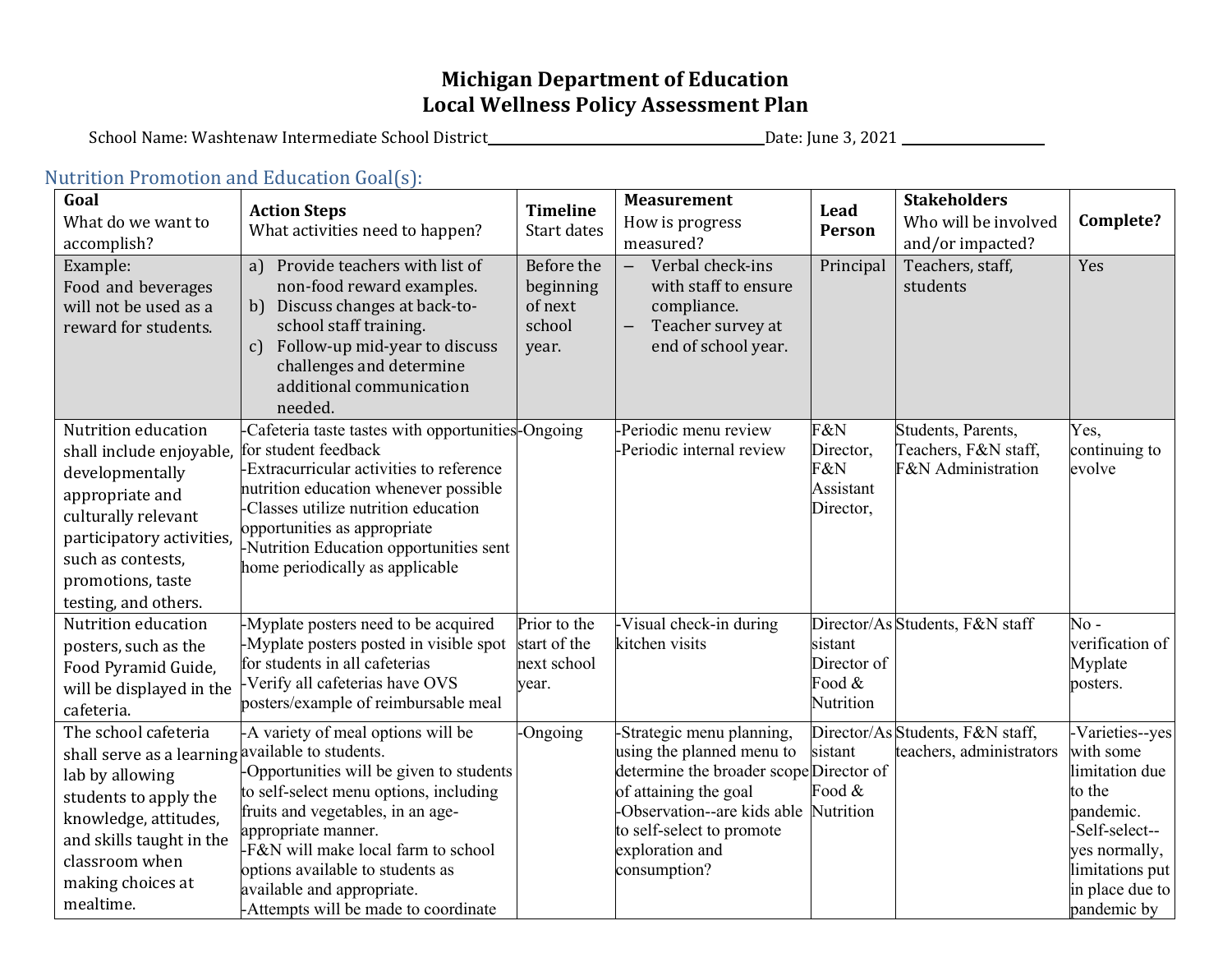|                                                                                                                                                                                                                  | menu theme days to coincide with other<br>learning events within the school in<br>order to promote interest, enthusiasm<br>and depth of learning on the subject. |         |                                                                                      |                 |                                 | local health<br>department.<br>-Theme days-<br>very limited<br>pre-pandemic.<br>Minimal<br>coordination is<br>occurring It is<br>not yet a<br>routine for<br>most teachers<br>to think about<br>communicatin<br>g with F&N. |
|------------------------------------------------------------------------------------------------------------------------------------------------------------------------------------------------------------------|------------------------------------------------------------------------------------------------------------------------------------------------------------------|---------|--------------------------------------------------------------------------------------|-----------------|---------------------------------|-----------------------------------------------------------------------------------------------------------------------------------------------------------------------------------------------------------------------------|
| Nutrition education<br>standards and<br>benchmarks promote<br>the benefits of a<br>balanced diet that<br>includes fruits,<br>vegetables, whole grain<br>products, and low-fat<br>and fat-free dairy<br>products. | -The F&N department will adhere to<br>the guidelines set forth by USDA under<br>each applicable nutrition program that<br>the District participates under.       | Ongoing | -MDE Administrative<br>reviews based on USDA<br>standards<br>-Student survey results | F&N<br>Director | Students, F&N<br>Administration | No                                                                                                                                                                                                                          |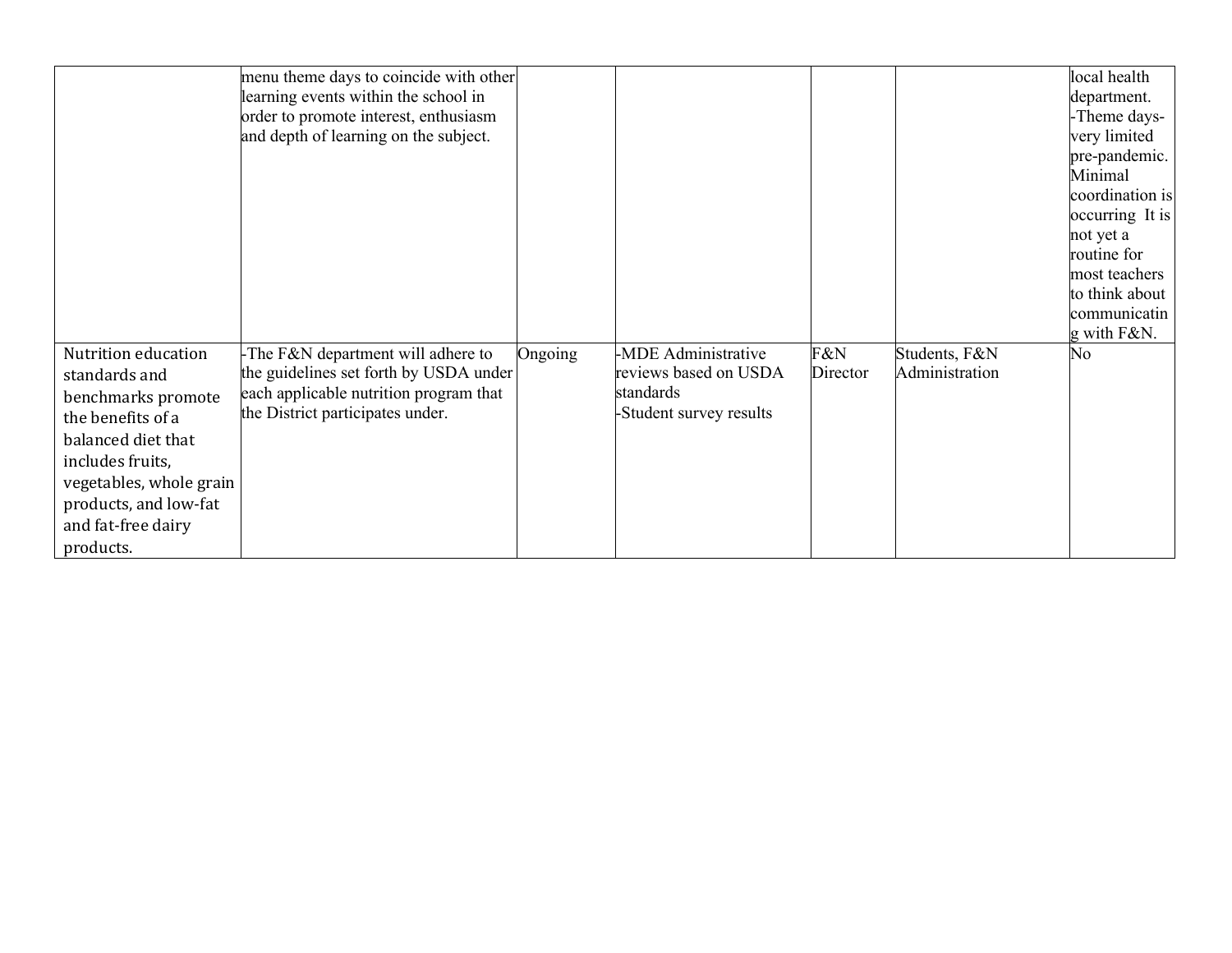| Goal<br>What do we want to | <b>Action Steps</b>                                                                             | <b>Timeline</b> | <b>Measurement</b><br>How is progress | Lead      | <b>Stakeholders</b><br>Who will be involved               | Complete? |
|----------------------------|-------------------------------------------------------------------------------------------------|-----------------|---------------------------------------|-----------|-----------------------------------------------------------|-----------|
| accomplish?                | What activities need to happen?                                                                 | Start dates     | measured?                             | Person    | and/or impacted?                                          |           |
| The District shall         | -Adhere to the MDE Standards and                                                                | Ongoing         | Curriculum review                     | District  | Students, Teacher,                                        | Yes       |
| provide a sequential,      | <b>Benchmarks</b>                                                                               |                 | Collegial review                      |           | Administrat District Administration                       |           |
| comprehensive physical     |                                                                                                 |                 | <b>Observation</b>                    | ion       |                                                           |           |
| education program for      |                                                                                                 |                 |                                       |           |                                                           |           |
| students in K-12 in        |                                                                                                 |                 |                                       |           |                                                           |           |
| accordance with the        |                                                                                                 |                 |                                       |           |                                                           |           |
| standards and              |                                                                                                 |                 |                                       |           |                                                           |           |
| benchmarks                 |                                                                                                 |                 |                                       |           |                                                           |           |
| established by the State.  |                                                                                                 |                 |                                       |           |                                                           |           |
| The physical education     | -Adhere to the MDE Standards and                                                                | Ongoing         | Curriculum review                     | District  | Students, Teacher,                                        | Yes       |
| curriculum shall           | <b>Benchmarks</b>                                                                               |                 | Collegial review                      |           | Administrat District Administration                       |           |
| provide sequential         |                                                                                                 |                 | <b>Observation</b>                    | ion       |                                                           |           |
| instruction related to     |                                                                                                 |                 |                                       |           |                                                           |           |
| the knowledge,             |                                                                                                 |                 |                                       |           |                                                           |           |
| attitudes, and skills      |                                                                                                 |                 |                                       |           |                                                           |           |
| necessary to participate   |                                                                                                 |                 |                                       |           |                                                           |           |
| in lifelong, health-       |                                                                                                 |                 |                                       |           |                                                           |           |
| enhancing physical         |                                                                                                 |                 |                                       |           |                                                           |           |
| activity.                  |                                                                                                 |                 |                                       |           |                                                           |           |
| The K-12 program shall     |                                                                                                 |                 | Curriculum review                     |           |                                                           |           |
| include instruction in     | -Adhere to the MDE Standards and                                                                | Ongoing         | Collegial review                      | District  | Students, Teacher,                                        | Yes       |
| physical education as      | <b>Benchmarks</b>                                                                               |                 | -Observation                          |           | AdministratDistrict Administration                        |           |
| well as opportunities to   |                                                                                                 |                 |                                       | <b>on</b> |                                                           |           |
| participate in             |                                                                                                 |                 |                                       |           |                                                           |           |
| competitive and non-       |                                                                                                 |                 |                                       |           |                                                           |           |
| competitive team           |                                                                                                 |                 |                                       |           |                                                           |           |
| sports to encourage        |                                                                                                 |                 |                                       |           |                                                           |           |
| lifelong physical          |                                                                                                 |                 |                                       |           |                                                           |           |
| activity.                  |                                                                                                 |                 |                                       |           |                                                           |           |
| Planned instruction in     |                                                                                                 |                 | Curriculum review                     |           |                                                           |           |
|                            | physical education shall-Adhere to the MDE Standards and<br>Benchmarks and District expectation | Ongoing         | Collegial review                      | District  | Students, Teacher,<br>Administrat District Administration | Yes       |
| require students to be     |                                                                                                 |                 | <b>Observation</b>                    | ion       |                                                           |           |
| engaged in moderate to     |                                                                                                 |                 |                                       |           |                                                           |           |
| vigorous physical          |                                                                                                 |                 |                                       |           |                                                           |           |

### Physical Education Goal(s):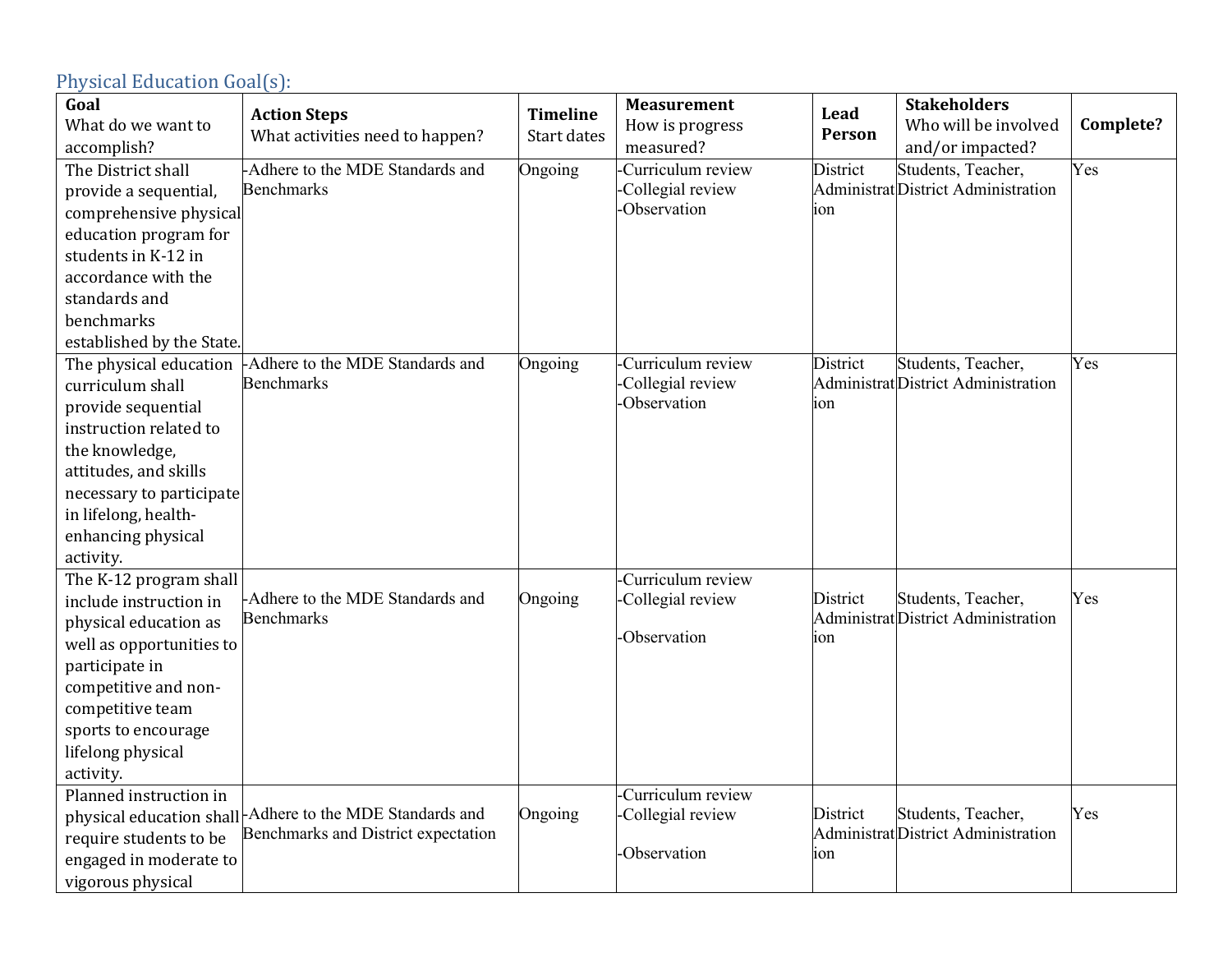| activity for at least fifty<br>percent (50%) of<br>scheduled class time. |                                                          |         |                    |                 |                                     |     |
|--------------------------------------------------------------------------|----------------------------------------------------------|---------|--------------------|-----------------|-------------------------------------|-----|
|                                                                          |                                                          |         |                    |                 |                                     |     |
| Properly certificated,                                                   | -Adhere to the MDE Standards and                         |         | -Curriculum review |                 |                                     |     |
| highly qualified                                                         | <b>Benchmarks</b>                                        | Ongoing | -Collegial review  | District        | Students, Teacher,                  | Yes |
| teachers shall provide                                                   |                                                          |         |                    |                 | Administrat District Administration |     |
| all instruction in                                                       |                                                          |         | -Observation       | 10n             |                                     |     |
| physical education.                                                      |                                                          |         |                    |                 |                                     |     |
| Planned instruction in                                                   |                                                          |         | -Curriculum review |                 |                                     |     |
|                                                                          | physical education shall-Adhere to the MDE Standards and | Ongoing | -Collegial review  | District        | Students, Teacher,                  | Yes |
| teach cooperation, fair                                                  | <b>Benchmarks</b>                                        |         |                    |                 | Administrat District Administration |     |
| play, and responsible                                                    |                                                          |         | -Observation       | 10 <sub>n</sub> |                                     |     |
| participation.                                                           |                                                          |         |                    |                 |                                     |     |
| Planned instruction in                                                   |                                                          |         | -Curriculum review |                 |                                     |     |
|                                                                          | physical education shall-Adhere to the MDE Standards and | Ongoing | -Collegial review  | District        | Students, Teacher,                  | Yes |
| meet the needs of all                                                    | <b>Benchmarks</b>                                        |         |                    |                 | Administrat District Administration |     |
| students, including                                                      |                                                          |         | -Observation       | 10n             |                                     |     |
| those who are not                                                        |                                                          |         |                    |                 |                                     |     |
| athletically gifted.                                                     |                                                          |         |                    |                 |                                     |     |

# Physical Activity Goal(s):

# School-based activities to promote student wellness goal(s):

| Goal<br>What do we want to<br>accomplish?                                                                                                | <b>Action Steps</b><br>What activities need to happen?                            | <b>Timeline</b><br>Start dates | <b>Measurement</b><br>How is progress<br>measured? | Lead<br>Person                              | <b>Stakeholders</b><br>Who will be involved<br>and/or impacted? | Complete? |
|------------------------------------------------------------------------------------------------------------------------------------------|-----------------------------------------------------------------------------------|--------------------------------|----------------------------------------------------|---------------------------------------------|-----------------------------------------------------------------|-----------|
| Physical activity shall<br>not be employed as a<br>form of discipline or<br>punishment.                                                  | -Adherence to District policy                                                     | Ongoing                        | -Observation                                       | District<br>10n                             | District staff and<br>Administratadministration                 | Yes       |
| Where appropriate, all<br>after-school programs<br>shall provide<br>developmentally<br>appropriate physical<br>activity for the students | -Physical activity is incorporated into<br>after school programs when appropriate | Ongoing                        | -Observation                                       | District<br>Staff and<br>Administrat<br>10n | Students, staff                                                 | Yes       |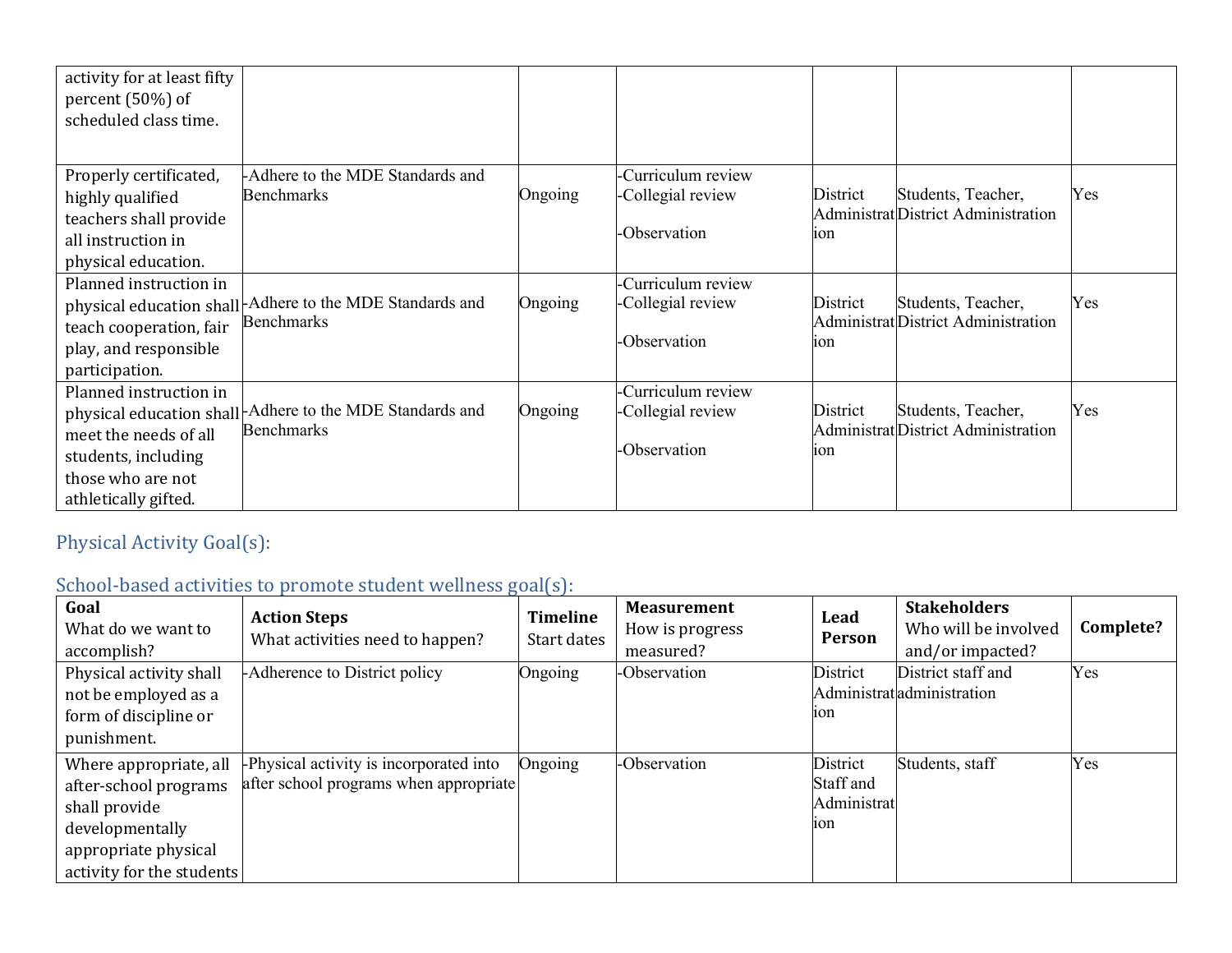| who participate.        |                                    |         |              |             |                 |     |
|-------------------------|------------------------------------|---------|--------------|-------------|-----------------|-----|
|                         |                                    |         |              |             |                 |     |
|                         |                                    |         |              |             |                 |     |
|                         |                                    |         |              |             |                 |     |
| Students in grades K-6  | -Students in grades K-6 shall be   | Ongoing | -Observation | District    | Students, staff | Yes |
| shall be provided a     | provided a minimum of two fifteen- |         |              | Staff and   |                 |     |
| minimum of two          | minute recesses per full day.      |         |              | Administrat |                 |     |
| fifteen-minute recesses |                                    |         |              | 10n         |                 |     |
| per full day.           |                                    |         |              |             |                 |     |

# School-based activities to promote student wellness goal(s):

| accomplish?                                                                                                                                                                                                            | What activities need to happen?                                                                                                                                                        | <b>Timeline</b><br>Start dates | How is progress<br>measured? | Lead<br>Person                  | <b>Stakeholders</b><br>Who will be involved<br>and/or impacted? | Complete? |
|------------------------------------------------------------------------------------------------------------------------------------------------------------------------------------------------------------------------|----------------------------------------------------------------------------------------------------------------------------------------------------------------------------------------|--------------------------------|------------------------------|---------------------------------|-----------------------------------------------------------------|-----------|
| Students, parents, and<br>other community<br>members shall have<br>access to, and be<br>encouraged to use, the<br>school's outdoor<br>physical activity<br>facilities outside the<br>normal school day.                | -Outdoor facilities are open to the<br>community<br>-Facility use guidelines available on<br>District website                                                                          | Ongoing                        | In use                       | District<br>Admininstr<br>ation | Community                                                       | Yes       |
| Schools in our system<br>utilize electronic<br>identification and<br>payment systems,<br>therefore, eliminating<br>any stigma or<br>identification of<br>students eligible to<br>receive free and/or<br>reduced meals. | -District uses Meal Magic as a tool to<br>track student benefits and meal<br>purchases. Through Meal Magic, F&N<br>is able to avoid overt identification of<br>student benefit status. | Ongoing                        | In use                       | F&N<br>Director                 | Students, F&N staff,<br><b>F&amp;N</b> Administration           | Yes       |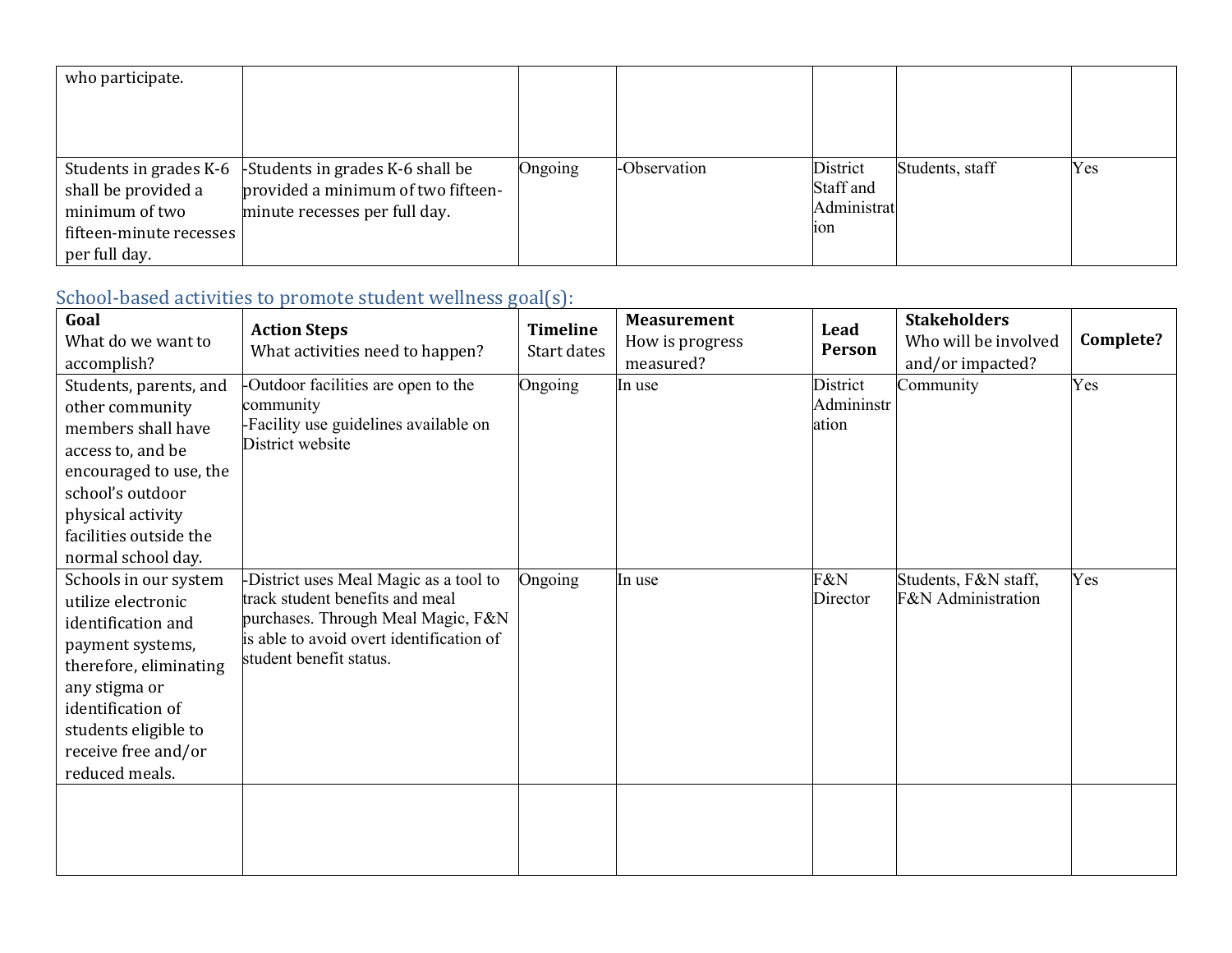| Goal                       |                                                   |                 | <b>Measurement</b>          |           | <b>Stakeholders</b>               |           |
|----------------------------|---------------------------------------------------|-----------------|-----------------------------|-----------|-----------------------------------|-----------|
| What do we want to         | <b>Action Steps</b>                               | <b>Timeline</b> | How is progress             | Lead      | Who will be involved              | Complete? |
| accomplish?                | What activities need to happen?                   | Start dates     | measured?                   | Person    | and/or impacted?                  |           |
| The District shall create  | -Adherence to nutrition standards of the -Ongoing |                 | -Self-monitoring done       | F&N       | F&N Director, F&N                 | Yes       |
| an environment that        | applicable USDA Child Nutrition                   |                 | periodically throughout the | Director  | <b>Assistant Director.</b>        |           |
| reinforces the             | Program that the District is                      |                 | year.                       |           |                                   |           |
| development of healthy     | participating in.                                 |                 | -Through conversations that |           |                                   |           |
|                            |                                                   |                 | occur as part of regular    |           |                                   |           |
| eating habits, including   |                                                   |                 | training and meeting        |           |                                   |           |
| offering the following     |                                                   |                 | opportunities               |           |                                   |           |
| healthy foods: a variety   |                                                   |                 |                             |           |                                   |           |
| of fresh produce to        |                                                   |                 |                             |           |                                   |           |
| include those prepared     |                                                   |                 |                             |           |                                   |           |
| without added fats,        |                                                   |                 |                             |           |                                   |           |
| sugars, refined sugars     |                                                   |                 |                             |           |                                   |           |
| and sodium, a variety of   |                                                   |                 |                             |           |                                   |           |
| vegetables daily, the      |                                                   |                 |                             |           |                                   |           |
| school will offer at least |                                                   |                 |                             |           |                                   |           |
| two different milk         |                                                   |                 |                             |           |                                   |           |
| choices, meals designed    |                                                   |                 |                             |           |                                   |           |
| to meet specialized        |                                                   |                 |                             |           |                                   |           |
| calorie ranges for         |                                                   |                 |                             |           |                                   |           |
| age/grade groups.          |                                                   |                 |                             |           |                                   |           |
| The District shall         | -The F&N department will adhere to                | -Ongoing        | -Periodic review of the     | F&N       | Students, F&N Director, Yes       |           |
| eliminate trams-fats       | the guidelines set forth by USDA under            |                 | menu                        | Assistant | <b>F&amp;N</b> Assistant Director |           |
| from school meals.         | each applicable nutrition program that            |                 |                             | Director  |                                   |           |
|                            | the District participates under.                  |                 |                             |           |                                   |           |
|                            |                                                   |                 |                             |           |                                   |           |
|                            | -Selection of menu items specifically             |                 |                             |           |                                   |           |
|                            | looking for items free from trans-fats            |                 |                             |           |                                   |           |
| The District shall         | -Kitchen staff receives training on the           | -Ongoing        | -Self-monitoring            | F&N       | F&N Staff, Students               | Yes       |
| require students to        | requirements of the specific USDA                 |                 |                             | Director  |                                   |           |
| select a fruit or          | child nutrition program that the District         |                 |                             |           |                                   |           |
| vegetable as part of a     | is participating in to ensure knowledge           |                 |                             |           |                                   |           |
| complete reimbursable      | and adherence to standards.                       |                 |                             |           |                                   |           |
| meal.                      |                                                   |                 |                             |           |                                   |           |
|                            |                                                   |                 |                             |           |                                   |           |

#### Nutrition guidelines for all foods and beverages for sale on the school campus (i.e. school meals and smart snacks):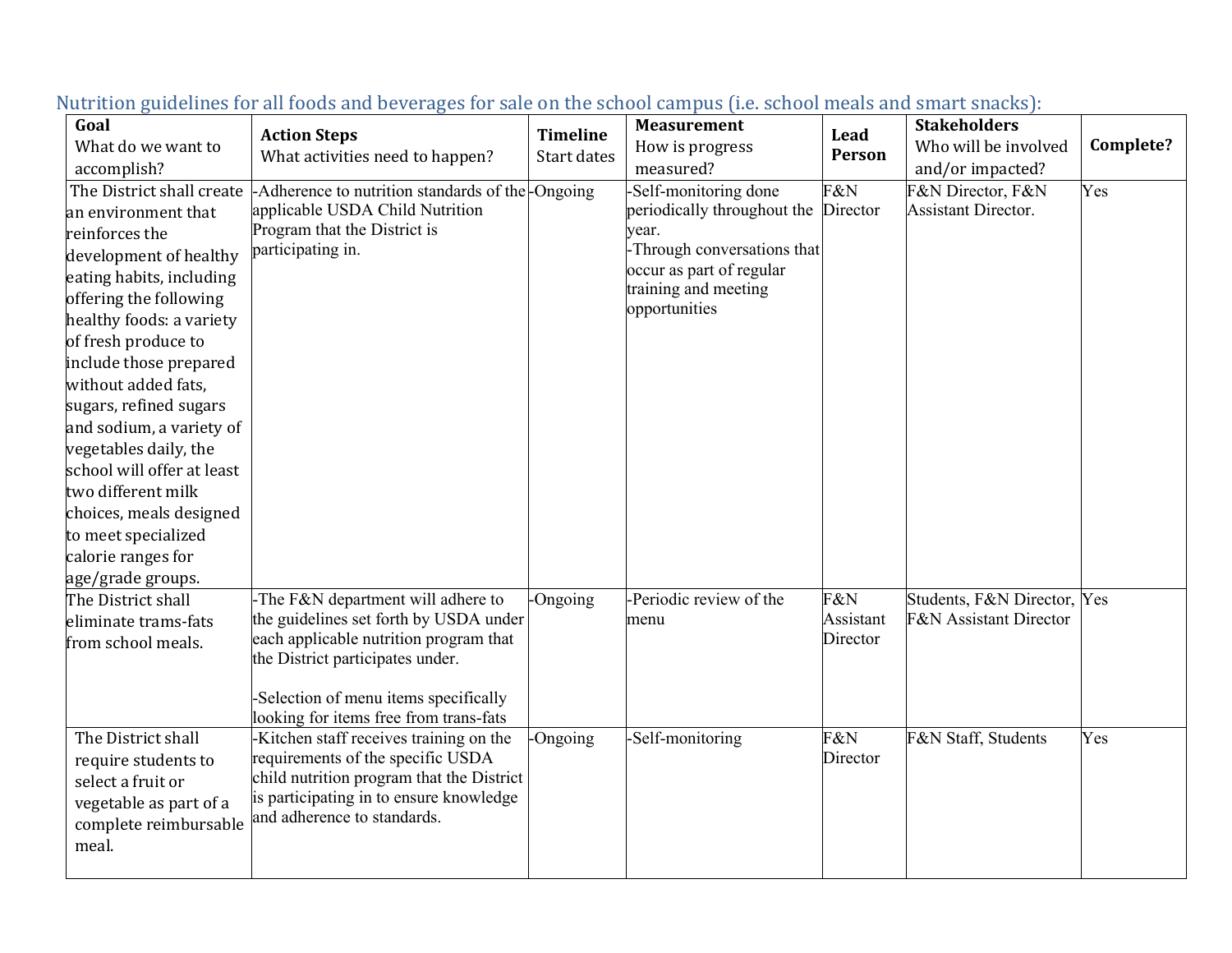| The District shall<br>provide opportunities<br>for students to develop<br>the knowledge and<br>skills for consuming<br>healthful foods.                                                                                                                                                                                                                                                                                  | Signage posted educating students on<br>how to select a balanced meal.<br>Gentle reminders/re-education from<br>F&N staff members on how to select a<br>balanced meal<br>Attractive marketing will be done to<br>showcase different fruits and vegetables<br>Curriculum to reinforce how to select<br>healthful foods wherever possible | -Ongoing | -Self-monitoring<br>-Training of F&N staff<br>Classroom observation<br>-Collegial review                                                     | F&N<br>Director,<br><b>Building</b><br><b>ors</b>        | F&N Director, F&N<br>Assistant Director, F&N<br>staff, teachers, building<br>Administratadministrators | yes-signage,<br>training<br>ongoing-<br>training,<br>marketing<br>efforts<br>unsure-<br>curriculum |
|--------------------------------------------------------------------------------------------------------------------------------------------------------------------------------------------------------------------------------------------------------------------------------------------------------------------------------------------------------------------------------------------------------------------------|-----------------------------------------------------------------------------------------------------------------------------------------------------------------------------------------------------------------------------------------------------------------------------------------------------------------------------------------|----------|----------------------------------------------------------------------------------------------------------------------------------------------|----------------------------------------------------------|--------------------------------------------------------------------------------------------------------|----------------------------------------------------------------------------------------------------|
| The District nutrition<br>department will<br>partner with Farm to<br>School efforts in order<br>to provide the healthy<br>foods identified above.                                                                                                                                                                                                                                                                        | -The F&N department will look for<br>opportunities to serve local vegetables<br>and fruits on a monthly basis, as<br>appropriate based on availability and<br>price.                                                                                                                                                                    | -Ongoing | -Periodic review of the<br>menu                                                                                                              | F&N<br>Director,<br>F&N<br>Assistant<br>Director         | Students, F&N Staff,<br>F&N Administration                                                             | yes                                                                                                |
| The food service<br>program shall comply<br>with Federal and State<br>regulations pertaining<br>to the selection.<br>preparation,<br>consumption, and<br>disposal of food and<br>beverages, including<br>but not limited to the<br><b>USDA Dietary</b><br>Guidelines for<br>Americans and the<br><b>USDA Smart Snacks in</b><br>School nutrition<br>standards, as well as to<br>the fiscal management<br>of the program. | -The F&N department will adhere to<br>the guidelines set forth by USDA under<br>each applicable nutrition program that<br>the District participates under.<br>The District will look for ways to<br>minimize impact on the landfill by<br>working to implement recycling and<br>composting efforts where feasible.                      | -Ongoing | -Administrative Reviews by F&N<br>MDE on adherence to<br><b>USDA</b> standards<br>-Periodic review and<br>assessment of recycling<br>efforts | Director,<br>F&N<br>Assistant<br>Director,<br><b>CFO</b> | Students, F&N Staff,<br>F&N Administration,<br><b>District Administration</b>                          | yes                                                                                                |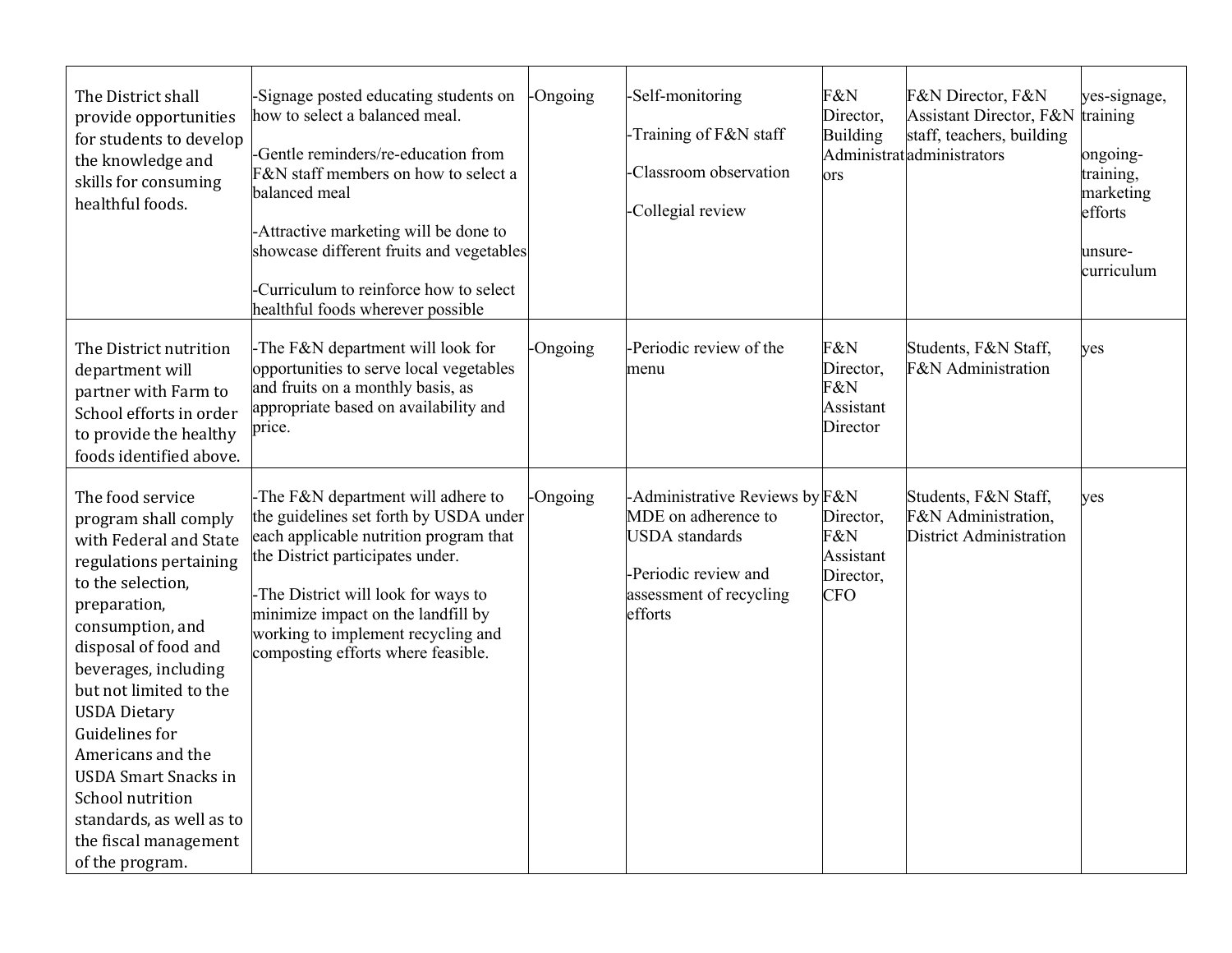| The guidelines for<br>reimbursable school<br>meals are not less<br>restrictive than the<br>guidelines issued by the<br>U.S. Department of<br>Agriculture (USDA).                                                                                                       | -The F&N department will adhere to<br>the guidelines set forth by USDA under<br>each applicable nutrition program that<br>the District participates under.                                                                                                                                                                                                                                                             | -Ongoing | -Administrative Reviews by<br>MDE on adherence to<br><b>USDA</b> standards     | F&N<br>Director,<br>F&N<br>Assistant<br>Director | F&N Staff, F&N<br>Administration                                              | Yes |
|------------------------------------------------------------------------------------------------------------------------------------------------------------------------------------------------------------------------------------------------------------------------|------------------------------------------------------------------------------------------------------------------------------------------------------------------------------------------------------------------------------------------------------------------------------------------------------------------------------------------------------------------------------------------------------------------------|----------|--------------------------------------------------------------------------------|--------------------------------------------------|-------------------------------------------------------------------------------|-----|
| The sale of foods of<br>minimal nutritional<br>value in the food<br>service area during the<br>lunch period is<br>prohibited.                                                                                                                                          | -The F&N department will adhere to<br>the guidelines set forth by USDA under<br>each applicable nutrition program that<br>the District participates under.                                                                                                                                                                                                                                                             | -Ongoing | -Administrative Reviews by F&N<br>MDE on adherence to<br><b>USDA</b> standards | Director,<br>F&N<br>Assistant<br>Director        | F&N Staff, F&N<br>Administration                                              | Yes |
| The sale of foods and<br>beverages to students<br>that do not meet the<br><b>USDA Dietary</b><br><b>Guidelines</b> for<br>Americans and the<br><b>USDA Smart Snacks in</b><br>School nutrition<br>standards to be<br>campus during the<br>school day is<br>prohibited. | -The F&N department will adhere to<br>the guidelines set forth by USDA under<br>each applicable nutrition program that<br>the District participates under.<br>-Vending machines to be shut off from<br>midnight until 30 minutes after the last<br>bell in all student areas.<br>-Student fundraisers shall be approved<br>consumed on the schoolon an individual basis by Building<br>Administration and F&N Director | -Ongoing | -Administrative Reviews by F&N<br>MDE on adherence to<br><b>USDA</b> standards | Director                                         | Students, F&N Staff,<br><b>Building Administration,</b><br>F&N Administration | Yes |
| All foods items and<br>beverages available for<br>sale to students for<br>consumption on the<br>school campus between<br>midnight and thirty<br>minutes after the close<br>of the regular school                                                                       | -The F&N department will adhere to<br>the guidelines set forth by USDA under<br>each applicable nutrition program that<br>the District participates under.<br>-Vending machines to be shut off from<br>midnight until 30 minutes after the last<br>bell in all student areas.                                                                                                                                          | -Ongoing | -Administrative Reviews by F&N<br>MDE on adherence to<br><b>USDA</b> standards | Director                                         | Students, F&N Staff,<br>Building Administration,<br>F&N Administration        | Yes |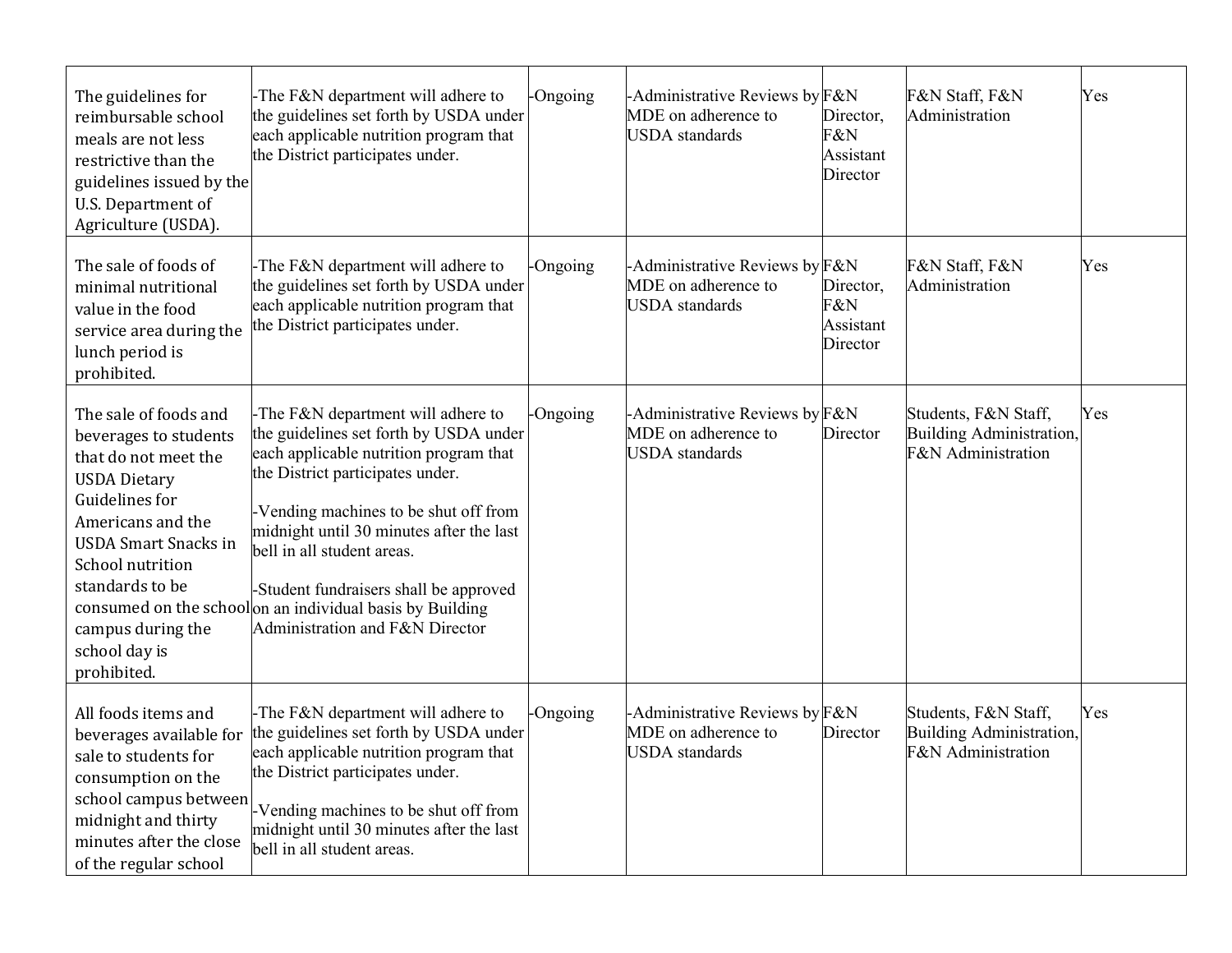| day shall comply with         |                                                                                  |          |                                              |          |                                                |     |
|-------------------------------|----------------------------------------------------------------------------------|----------|----------------------------------------------|----------|------------------------------------------------|-----|
| the current USDA              | -Student fundraisers shall be approved                                           |          |                                              |          |                                                |     |
| Dietary Guidelines for        | on an individual basis by Building                                               |          |                                              |          |                                                |     |
| Aericans and the USDA         | Administration and F&N Director                                                  |          |                                              |          |                                                |     |
| <b>Smart Snacks in School</b> |                                                                                  |          |                                              |          |                                                |     |
| nutritions standards,         |                                                                                  |          |                                              |          |                                                |     |
| including, but not            |                                                                                  |          |                                              |          |                                                |     |
| limited to, competitive       |                                                                                  |          |                                              |          |                                                |     |
| foods that are available      |                                                                                  |          |                                              |          |                                                |     |
| to students a la carte or     |                                                                                  |          |                                              |          |                                                |     |
| as entrees in the dining      |                                                                                  |          |                                              |          |                                                |     |
| area, as well as food         |                                                                                  |          |                                              |          |                                                |     |
| items and beverages           |                                                                                  |          |                                              |          |                                                |     |
| from vending machines,        |                                                                                  |          |                                              |          |                                                |     |
| from school stores, or        |                                                                                  |          |                                              |          |                                                |     |
| as fund-raisers,              |                                                                                  |          |                                              |          |                                                |     |
| including those               |                                                                                  |          |                                              |          |                                                |     |
| operated by student           |                                                                                  |          |                                              |          |                                                |     |
| clubs and                     |                                                                                  |          |                                              |          |                                                |     |
| organizations, parent         |                                                                                  |          |                                              |          |                                                |     |
| groups, or boosters           |                                                                                  |          |                                              |          |                                                |     |
| clubs.                        |                                                                                  |          |                                              |          |                                                |     |
|                               |                                                                                  |          |                                              |          |                                                |     |
|                               | All foods offered on the $\mathsf{\text{F}}$ The F&N department will adhere to   | -Ongoing | -Administrative Reviews by F&N               |          | Students, F&N Staff,                           | Yes |
| school campus during          | the guidelines set forth by USDA under<br>each applicable nutrition program that |          | MDE on adherence to<br><b>USDA</b> standards | Director | Building Administration,<br>F&N Administration |     |
| the school day shall          | the District participates under.                                                 |          |                                              |          |                                                |     |
| comply with the               |                                                                                  |          |                                              |          |                                                |     |
| current USDA Dietary          | Vending machines to be shut off from                                             |          |                                              |          |                                                |     |
| <b>Guidelines</b> for         | midnight until 30 minutes after the last                                         |          |                                              |          |                                                |     |
| Americans, including          | bell in all student areas.                                                       |          |                                              |          |                                                |     |
| competitive foods that        |                                                                                  |          |                                              |          |                                                |     |
| are available to              | -Student fundraisers shall be approved                                           |          |                                              |          |                                                |     |
| students a la carte in        | on an individual basis by Building                                               |          |                                              |          |                                                |     |
| the dining area, as           | Administration and F&N Director                                                  |          |                                              |          |                                                |     |
| classroom snacks, or          |                                                                                  |          |                                              |          |                                                |     |
| from vending machines.        |                                                                                  |          |                                              |          |                                                |     |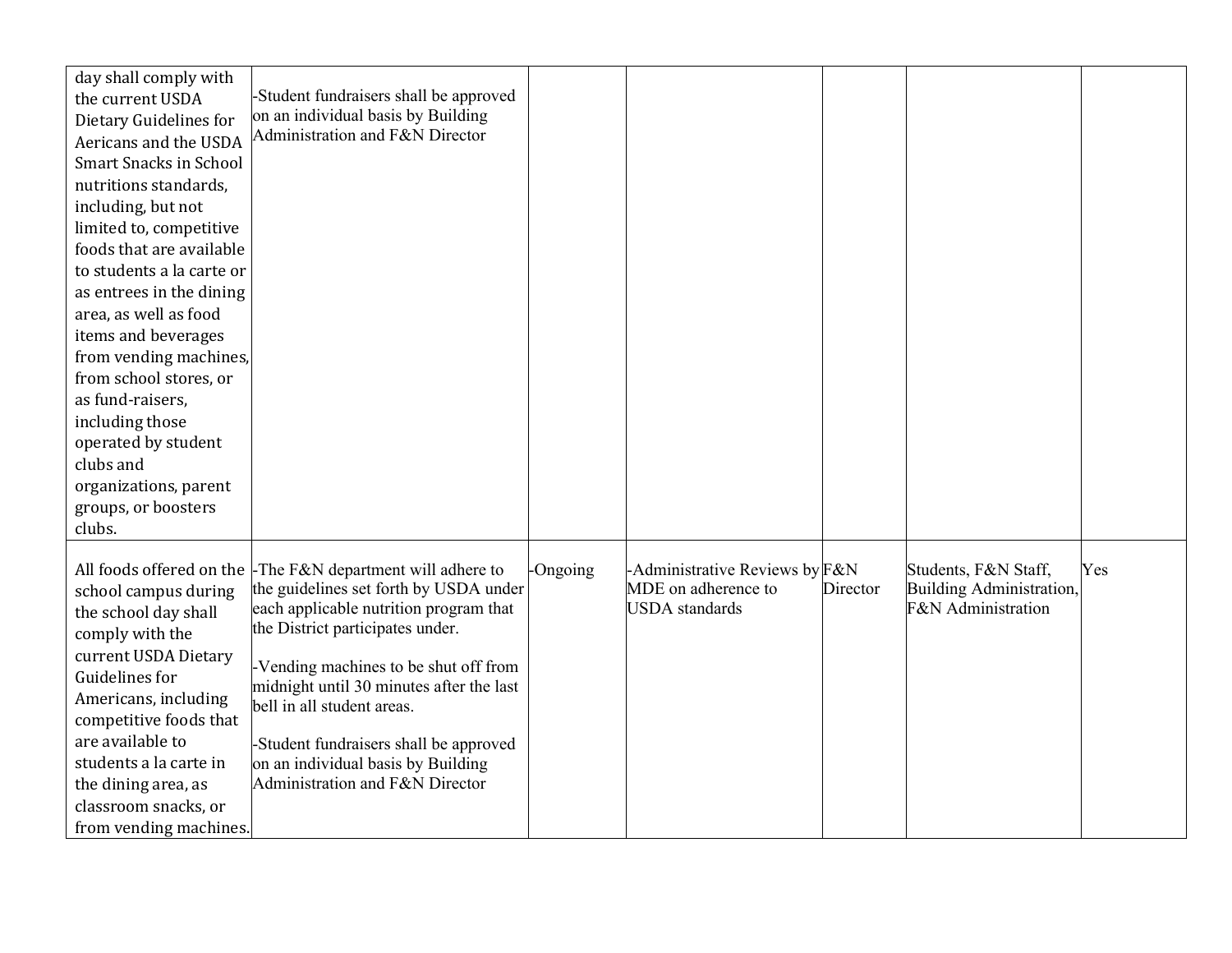| The food service<br>program will provide<br>all students affordable<br>access to the varied and<br>nutritious foods they<br>need to be healthy and<br>to learn well. | -The F&N department will adhere to<br>the guidelines set forth by USDA under<br>each applicable nutrition program that<br>the District participates under.                        | -Ongoing | -Administrative Reviews by $F\&N$<br>MDE on adherence to<br>USDA standards        | Director | Students, F&N Staff,<br><b>F&amp;N</b> Administration | Yes |
|----------------------------------------------------------------------------------------------------------------------------------------------------------------------|-----------------------------------------------------------------------------------------------------------------------------------------------------------------------------------|----------|-----------------------------------------------------------------------------------|----------|-------------------------------------------------------|-----|
| The food service<br>program shall be<br>administered by a<br>qualified nutrition<br>professional.                                                                    | -The F&N department will adhere to<br>the guidelines set forth by USDA under<br>each applicable nutrition program that<br>the District participates under.                        | -Ongoing | -Administrative Reviews by $F\&N$<br>MDE on adherence to<br>USDA standards        | Director | Students, F&N Staff,<br><b>F&amp;N</b> Administration | Yes |
| development shall be<br>provided for all staff of<br>the food service<br>program.                                                                                    | Continuing professional-The F&N department will adhere to<br>the guidelines set forth by USDA under<br>each applicable nutrition program that<br>the District participates under. | -Ongoing | -Administrative Reviews by $F\&N$<br>MDE on adherence to<br><b>USDA</b> standards | Director | Students, F&N Staff,<br><b>F&amp;N</b> Administration | Yes |

# Guidelines for other foods and beverages available on the school campus, but not sold:

| Goal<br>What do we want to<br>accomplish?                                                                                                                                              | <b>Action Steps</b><br>What activities need to happen?                                                                                                                             | Timeline<br>Start dates | <b>Measurement</b><br>How is progress<br>measured?                             | Lead<br>Person                                     | <b>Stakeholders</b><br>Who will be involved<br>and/or impacted? | Complete? |
|----------------------------------------------------------------------------------------------------------------------------------------------------------------------------------------|------------------------------------------------------------------------------------------------------------------------------------------------------------------------------------|-------------------------|--------------------------------------------------------------------------------|----------------------------------------------------|-----------------------------------------------------------------|-----------|
| All food and beverages<br>than through sale, on<br>the school campus<br>during the                                                                                                     | The F&N department will adhere to<br>that are provided, other the guidelines set forth by USDA under<br>each applicable nutrition program that<br>the District participates under. | Ongoing                 | -Administrative Reviews by F&N<br>MDE on adherence to<br><b>USDA</b> standards | Director                                           | Students, F&N Staff,<br>F&N Administration                      | Yes       |
| school day (which may<br>include classroom<br>snacks, for classroom<br>parties, and at holiday<br>celebrations) shall<br>comply with the<br>food and beverage<br>standards approved by | -Classroom activities that incorporate<br>food will take into account student<br>needs ( <i>i.e.</i> medical conditions, religious<br>requirements, etc.)                          | Ongoing                 | -Classroom observations                                                        | Teachers.<br><b>Building</b><br>Administrat<br>ors | Students, Staff, Building<br>Administration                     | Yes       |